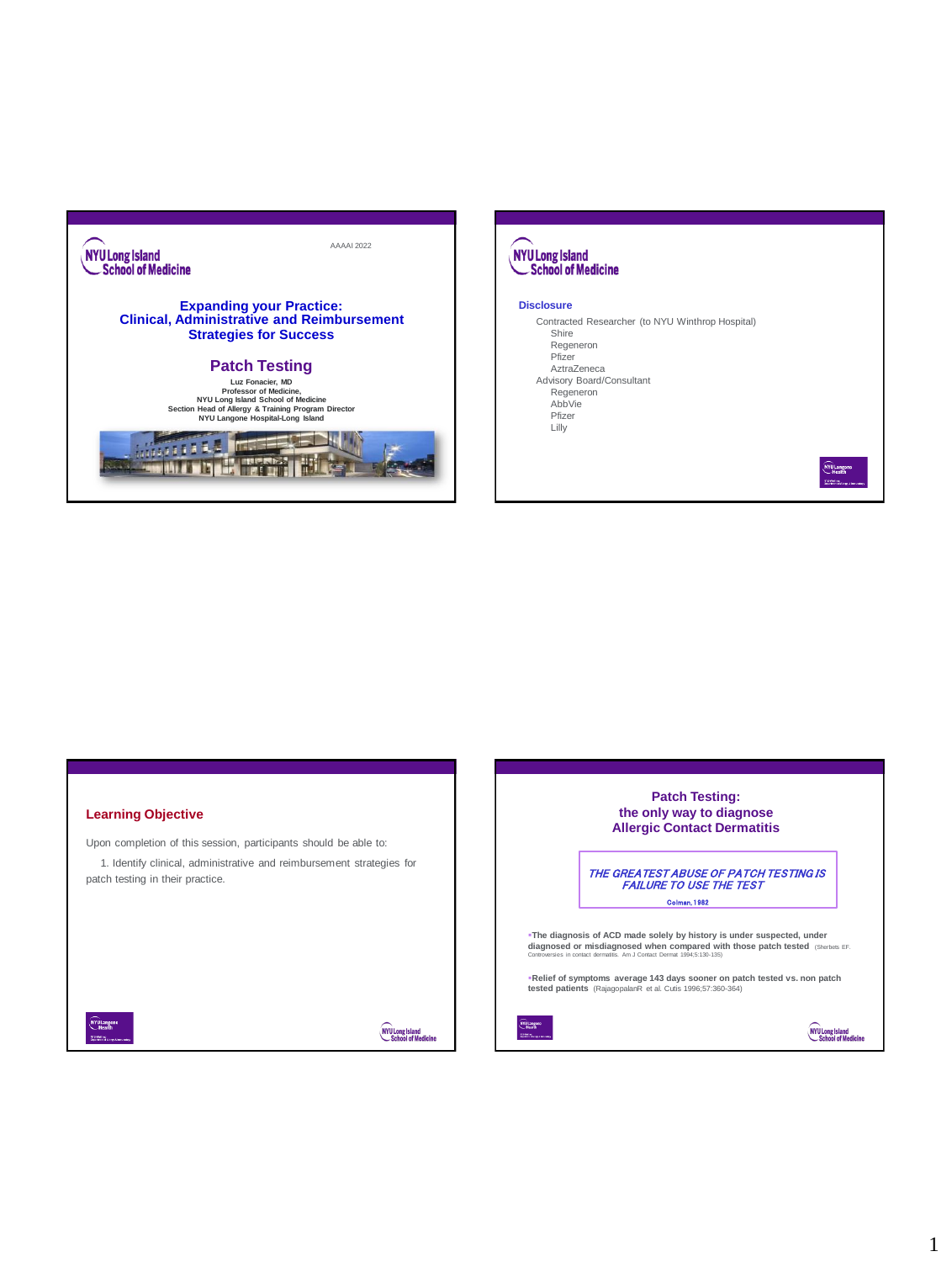# **Who to Patch Test**

Any patient with:

- Chronic, itchy, eczematous dermatitis
- Persistent or recalcitrant dermatitis
- Atopic Dermatitis patients who fail to
- improve • Occupational dermatitis (with caution)
- Systemic contact dermatitis
- Hand, leg or foot dermatitis
- Stasis dermatitis
- Facial dermatitis (eyelid)
- Dermatitis with unusual distribution





**NYU Long Island<br>School of Medi** 

**NYU Long Island<br>School of Medicine** 



## **THE TRUE VALUE OF THE T.R.U.E. TEST®**

- The usefulness of PT is enhanced with the number of allergens tested
- Allergens not found on commercially available screening series in the US frequently give relevant reactions
- Personal products is a useful supplement especially in facial or periorbital dermatitis
- The T.R.U.E. Test**®** may serve as triage or a screening tool in an allergists' practice
- Occupational exposures may benefit from early referral for supplemental testing



**NYU Long Island<br>School of Medicine**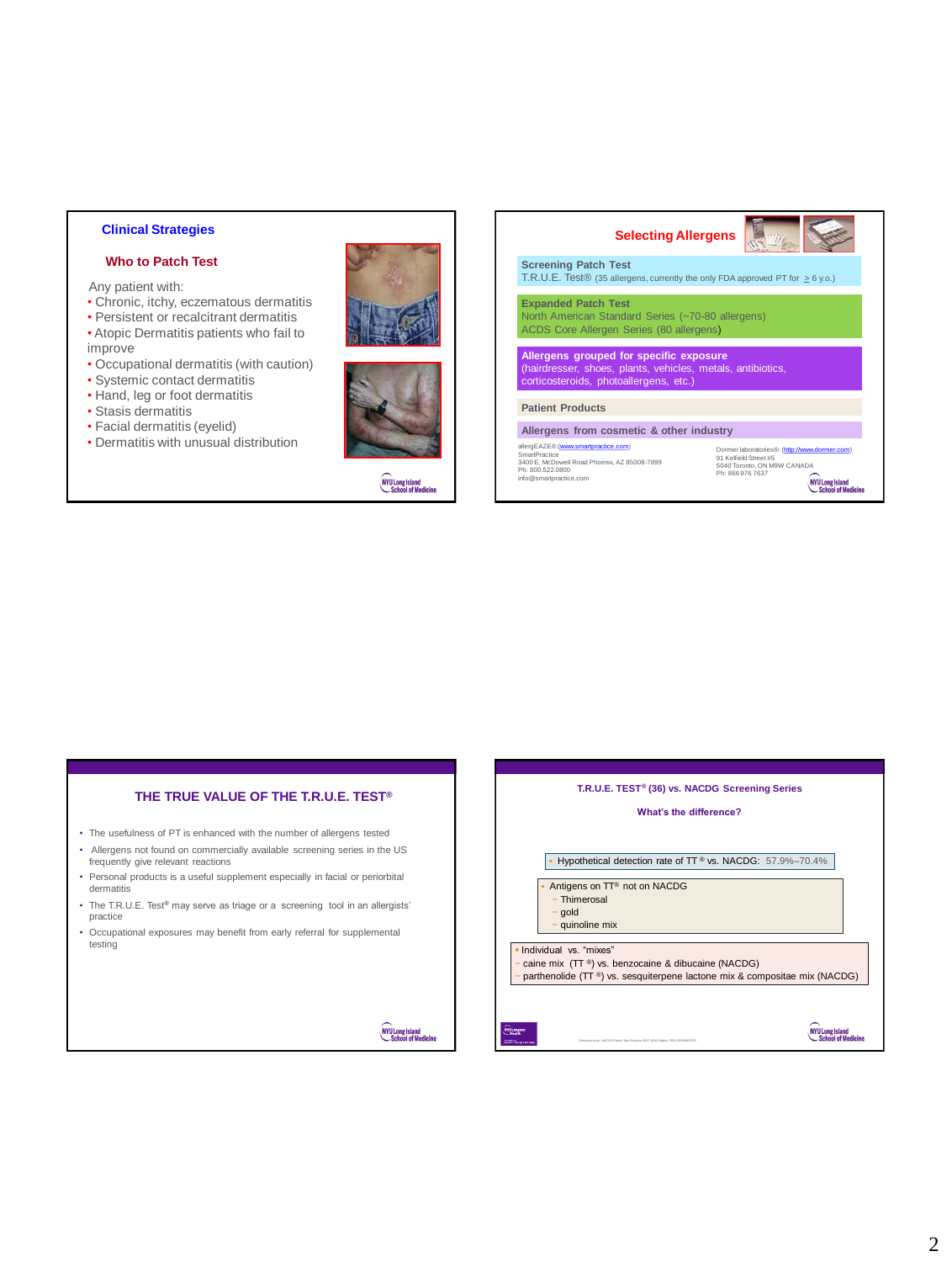



| - methylisothiazolinone<br>- fragrance mix II<br>benzisothiazolinone<br>hydroperoxides of linalool<br>propolis<br>carmine<br>- decyl glucoside<br>- maiantol<br>- ammonium persulfate | Antigens in top NACDG not on TT®<br>- dimethylaminopropylamine<br>- shellac<br>- hydroxyethylmethacrylate<br>- iodopropynyl<br>butylcarbamate<br>- propylene glycol<br>- oleamidopropyldimethylamine<br>- DMDM hvdantoin<br>- lauryl glucoside<br>- ylang-ylang oil | Other important non-TT <sup>®</sup> allergens<br>· tosylamide formaldehyde resin<br>· amidoamine<br>• acrylates/methylacrylates<br>tea tree oil<br>• benzophenone-3<br>· mixed dialkyl thioureas<br>• cocamidopropyl betaine |
|---------------------------------------------------------------------------------------------------------------------------------------------------------------------------------------|---------------------------------------------------------------------------------------------------------------------------------------------------------------------------------------------------------------------------------------------------------------------|------------------------------------------------------------------------------------------------------------------------------------------------------------------------------------------------------------------------------|
| - sodium metabisulfite                                                                                                                                                                | Allergen panels developed based on recommendations from<br>North American Contact Dermatitis (NACD) panel & American                                                                                                                                                |                                                                                                                                                                                                                              |
| <b>Contact Dermatitis Society (ACDS)</b><br>$\cdot$                                                                                                                                   | Updated regularly to include most relevant allergens                                                                                                                                                                                                                |                                                                                                                                                                                                                              |

|                                                 | <b>Primary Allergens</b>             |                 |                                                                                                                                                             |                | <b>Secondary Allergens</b>                             |
|-------------------------------------------------|--------------------------------------|-----------------|-------------------------------------------------------------------------------------------------------------------------------------------------------------|----------------|--------------------------------------------------------|
| $\overline{1}$                                  | <b>Bacitracin</b>                    | 11              | Fragrance mix 1                                                                                                                                             | $\blacksquare$ | black rubber mix                                       |
| $\overline{\mathbf{2}}$                         | <b>Budesonide</b>                    | 12              | Fragrance mix 2                                                                                                                                             | $\overline{2}$ | dialkyl thioureas                                      |
| $\mathbf{3}$                                    | Carba mix                            | 13 <sub>1</sub> | Lanolin alcohol                                                                                                                                             | $\mathbf{R}$   | mercaptobenzothiazole                                  |
| 4                                               | Cobalt chloride                      | 14              | <b>MCVMI</b>                                                                                                                                                | 4              | para-phenylenediamine                                  |
| 5                                               | <b>Cocamidopropyl betaine</b>        | 15              | Myroxylon pereirae (Balsam of Peru) 5                                                                                                                       |                | p-tert butyl phenol formaldehyde resin                 |
| 6                                               | Colophonium                          | 16              | Neomycin sulfate                                                                                                                                            |                |                                                        |
| $\overline{7}$                                  | Compositae mix/ dandelion extract 17 |                 | Nickel sulfate                                                                                                                                              |                |                                                        |
| 8                                               | <b>Disperse blue</b>                 | 18              | Potassium dichromate                                                                                                                                        |                |                                                        |
| $\mathbf{a}$                                    | Ethylenediamine                      | 19              | Quaternium 15                                                                                                                                               |                |                                                        |
|                                                 | 10 Formaldehyde                      | 20              | Tixocortol-1-pivalate                                                                                                                                       |                |                                                        |
| <b>NYULangona</b><br><b>START Service And A</b> |                                      |                 | Jacob SE, Brod B, Crawford GH. Clinically relevant patch test reactions in children-a United States based study. Pediatr Demanol. 2008 Sep-Oct;25(5) 520-7" |                | <b>NYU Long Island<br/>Consider School of Medicine</b> |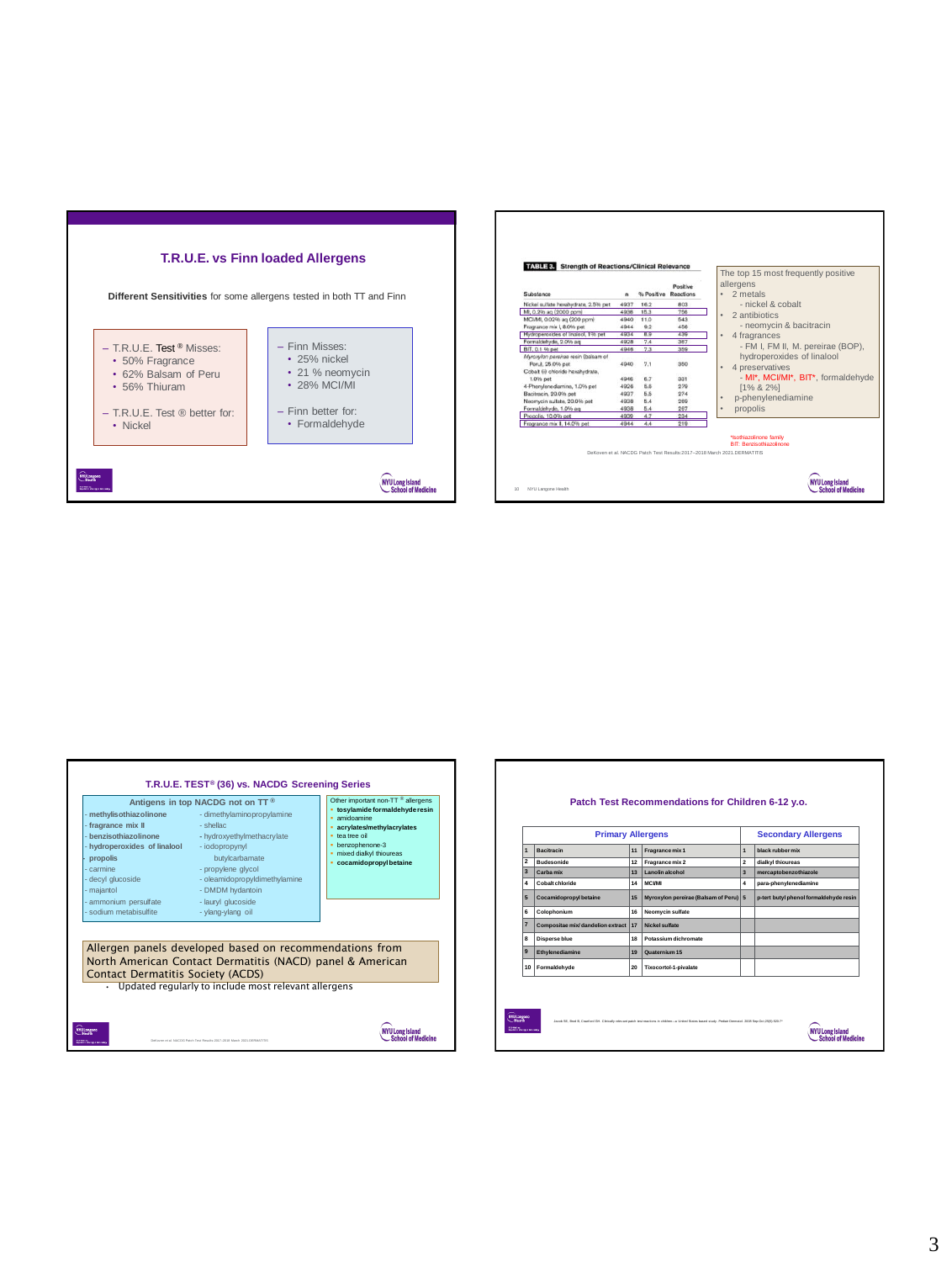

### **CONCENTRATION FOR NON STANDARDIZED PT**

| <b>Product</b>                                                                                                                                                                                                          | <b>Concentration</b>                                               | Vehicle |  |
|-------------------------------------------------------------------------------------------------------------------------------------------------------------------------------------------------------------------------|--------------------------------------------------------------------|---------|--|
| Make up- non volatile (e.g.foundation, powder, eye shadow,<br>eye-liner, moisturizer, antiperspirant)                                                                                                                   | As is                                                              |         |  |
| Make up-volatile (e.g. mascara, after shave lotion)                                                                                                                                                                     | Apply to chamber and wait 5 min dry<br>before application          |         |  |
| Hair spray                                                                                                                                                                                                              | As is                                                              | drv     |  |
| Shampoo, soap                                                                                                                                                                                                           | Doubtful value, test ingredients                                   |         |  |
| Perfume, cologne, toilet water                                                                                                                                                                                          | Apply to chamber and wait 5 min dry<br>before application          |         |  |
| Nail polish                                                                                                                                                                                                             | Paint on chamber as is and allow dry<br>to dry for at least 15 min |         |  |
| Skin care preparations (body/hand cream, moisturizers)                                                                                                                                                                  | As is                                                              |         |  |
| Baby products (e.g. cream, powder, lotion, oil                                                                                                                                                                          | As is                                                              |         |  |
| Topical medications: (antibacterial, corticosteroids)                                                                                                                                                                   | As is $-20%$                                                       |         |  |
| Clothing, shoes, gloves                                                                                                                                                                                                 | 2 x 2 cm moisten in saline.<br>minimum 10mm punch                  |         |  |
| <b>Ennds</b><br>- cauliflower, clove, spice, fruit<br>- garlic, onion                                                                                                                                                   | As is<br>50%                                                       |         |  |
| Household & industrial products should only be tested<br>after determining their safety from MSDS information and Care Professional<br>using non-irritating patch test concentrations based on<br>an authoritative text | Refer to Occupational Health                                       |         |  |
| NYU Langone Health<br>14                                                                                                                                                                                                | <b>NYU Long Island</b><br><b>School of Medicine</b>                |         |  |



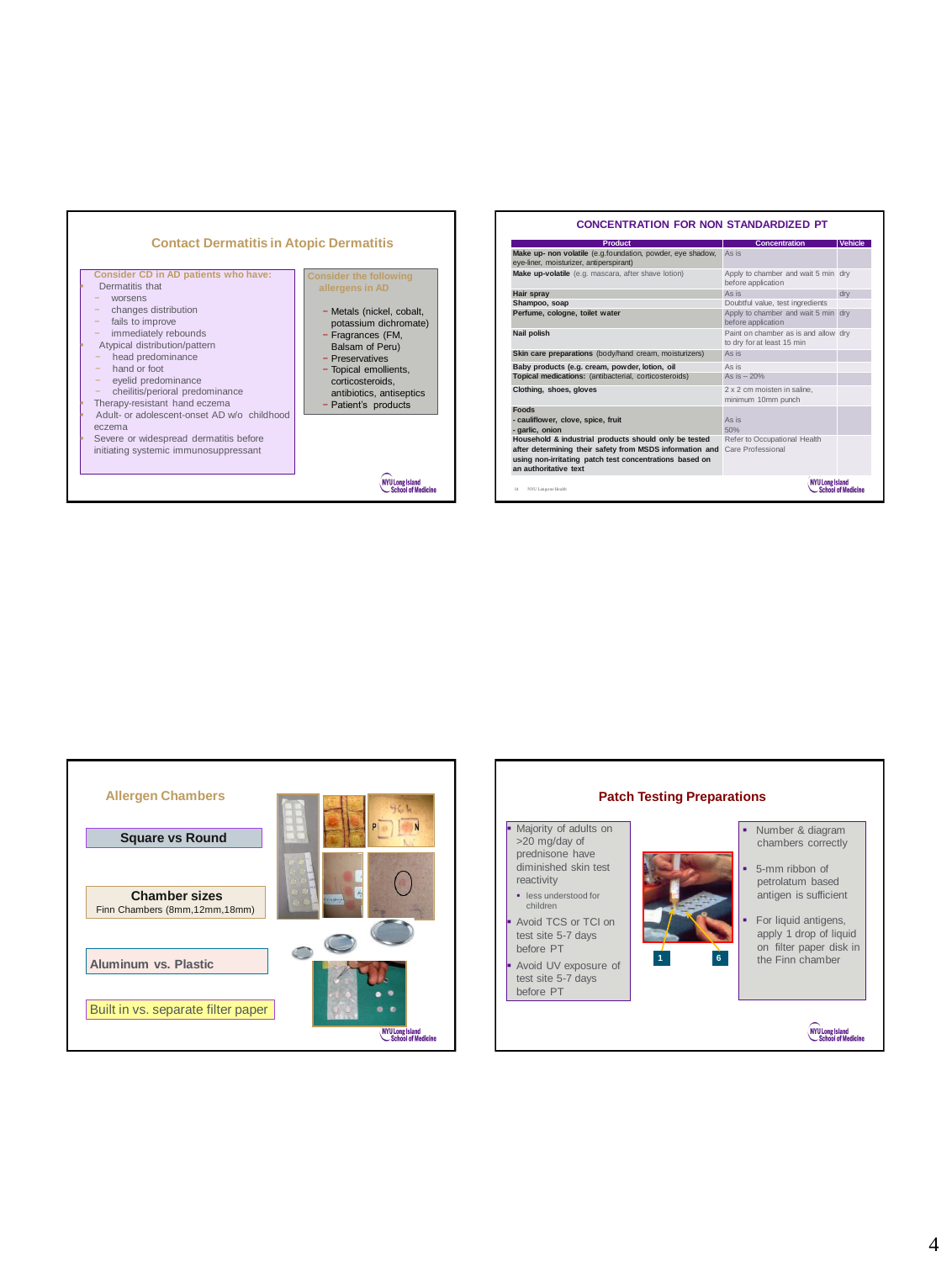





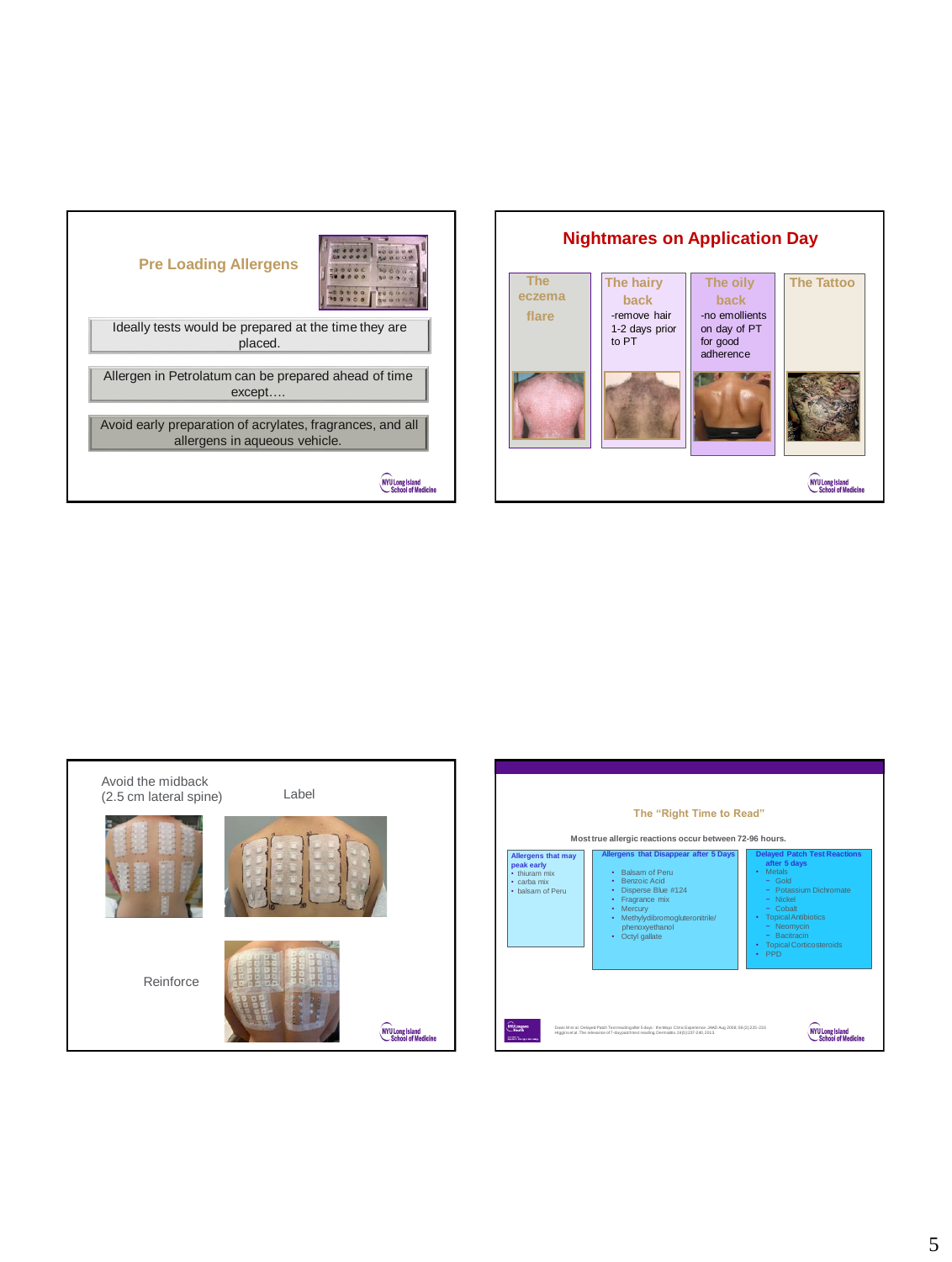# PATCH TEST READING

- **Two readings:** 
	- − 1st reading after 48 hours − 2 nd reading –3, 4 or 7 days after application

# **1 vs. 2 readings**

- **2<sup>nd</sup>** reading helps distinguish<br>irritant from allergic responses
- 30% of (-) tests at 48 hrs. may be (+) on delayed readings







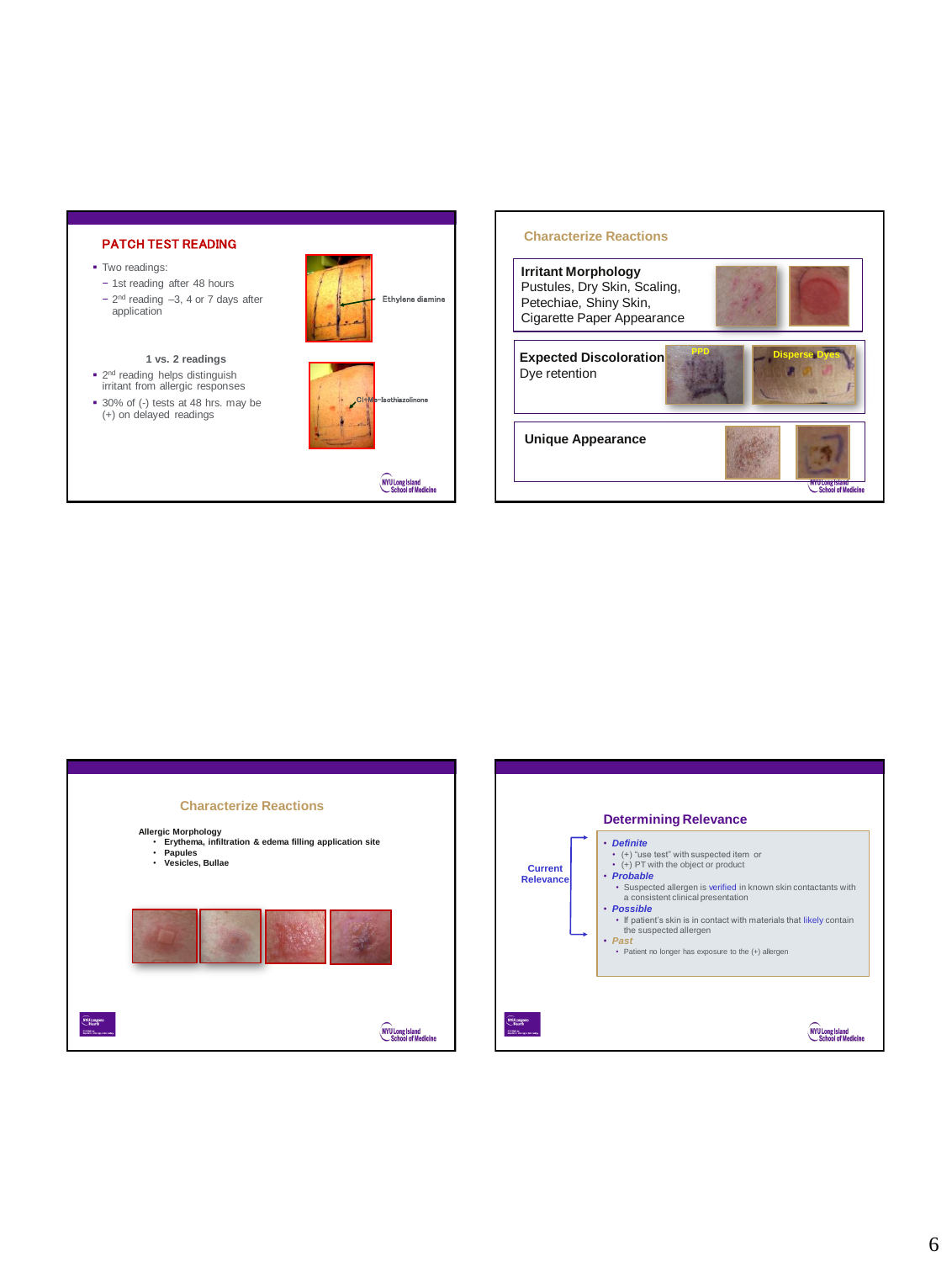





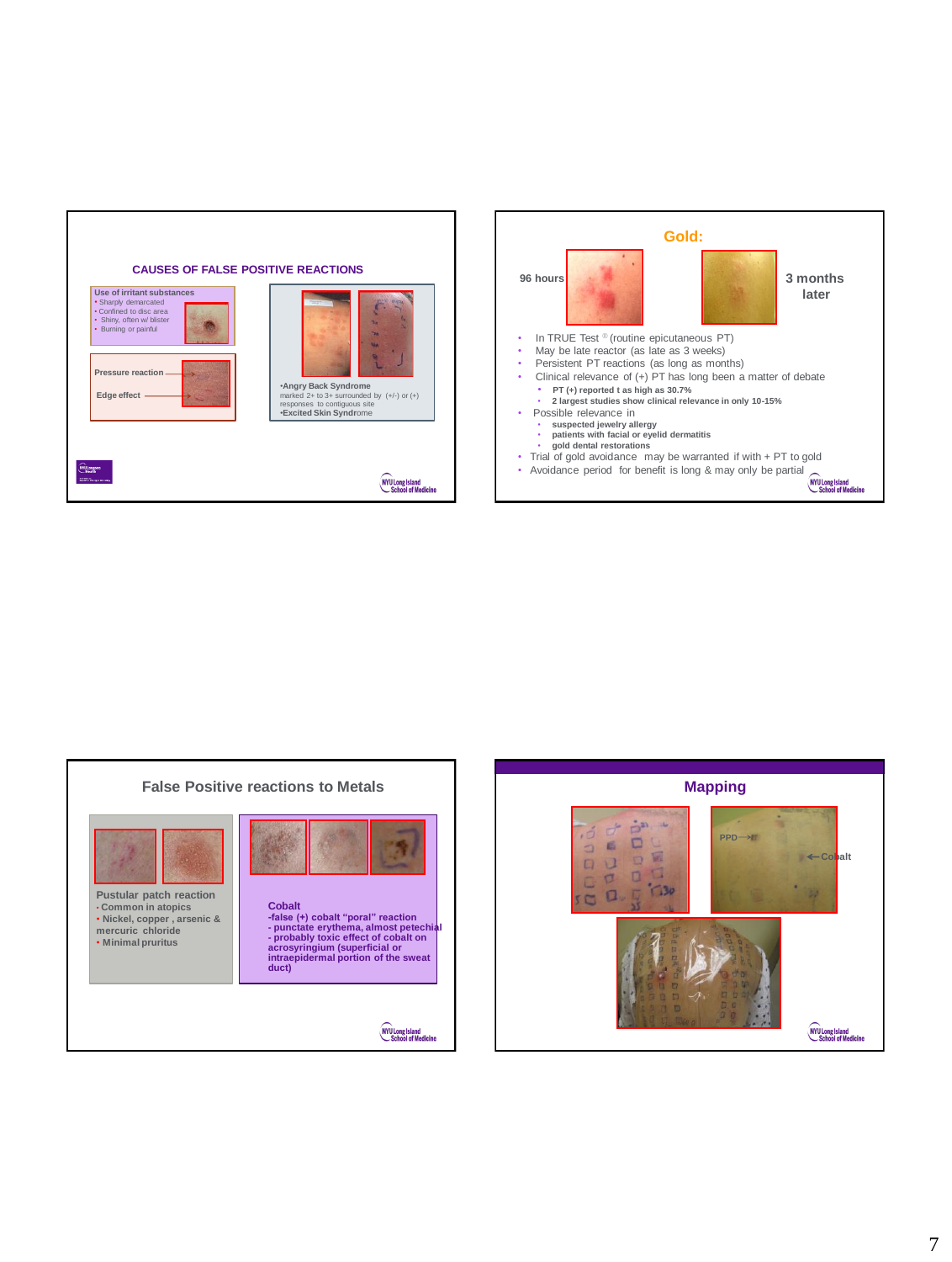

Eliminates most common allergens:

- Fragrance
- Formaldehyde Releasing **Preservatives**
- MCI/MI
- MDG/PE
- Lanolin
- CAPB
- 
- Benzophenone-3
- Clinique soft pressed eye shadow – Max factor vivid impact lip liner-all shades – Almay hypoallergenic roll-on anti-perspirant/

– Cover girl clean fragrance free liquid make-up – Clinique blushing blush powder blush

- deodorant – Cerave moisturizing lotion/ vanicream
- Cetaphil gentle skin cleanser
- Free & Clear shampoo
- Free & Clear hair spray firm hold

**NYU Long Island<br>CSchool of Medici** 

## **Topical Skin Care Product Databases**

- Traditional approach:
- Give name of the allergen
- Patient is asked to review package labeling to identify products free of the allergen.
- Since typical allergen names are long, difficult to spell, commonly have numerous complex synonyms, and are often frankly intimidating for patients, compliance with allergen avoidance is frequently difficult

**NYU Long Island<br>CSchool of Medic** 

- A Database generating a list of allergens to avoid *and* comprehensive list of skin care products that are free of their identified allergens
- Increase patient compliance and faster resolution of clinical disease
- Decrease required physician for patient education.

offending agent(s) is the key to the success of ICD and ACD treatment. **Topical Skin Care Product Databases CAMP CARD Contact Allergen Management Contact Allergen Replacement Database Program (American Contact Dermatitis Society) (MAYO Clinic)** Web Address **[www.contactderm.org](http://www.google.com/url?sa=i&rct=j&q=&esrc=s&frm=1&source=images&cd=&cad=rja&docid=2cXV-hogJ2gwdM&tbnid=dug1Iq9sDX3g2M:&ved=0CAUQjRw&url=http://www.amazon.ca/Contact-Occupational-Dermatology-James-Marks/dp/0323014739&ei=_I5MUtPLMZTeyQGN7YCwBA&bvm=bv.53371865,d.aWc&psig=AFQjCNHXGw4i6WwBVmFUR7gI-ekJEJDyGA&ust=1380835451614939)** [www.AllergyFreeSkin.com](http://www.contactderm.org/) **Physician** *Requires ACDS Membership No membership requirements* **For reference, send CV: Luz Fonacier, MD. Head of Allergy**  *Provider portal Patient portal Web and Smart Device* **NYU Winthrop Hospital [Luz.fonacier@nyulangone.org](mailto:Luz.fonacier@nyulangone.org) NYU Long Island<br>CSchool of Medici** 

The identification and avoidance of contact with the

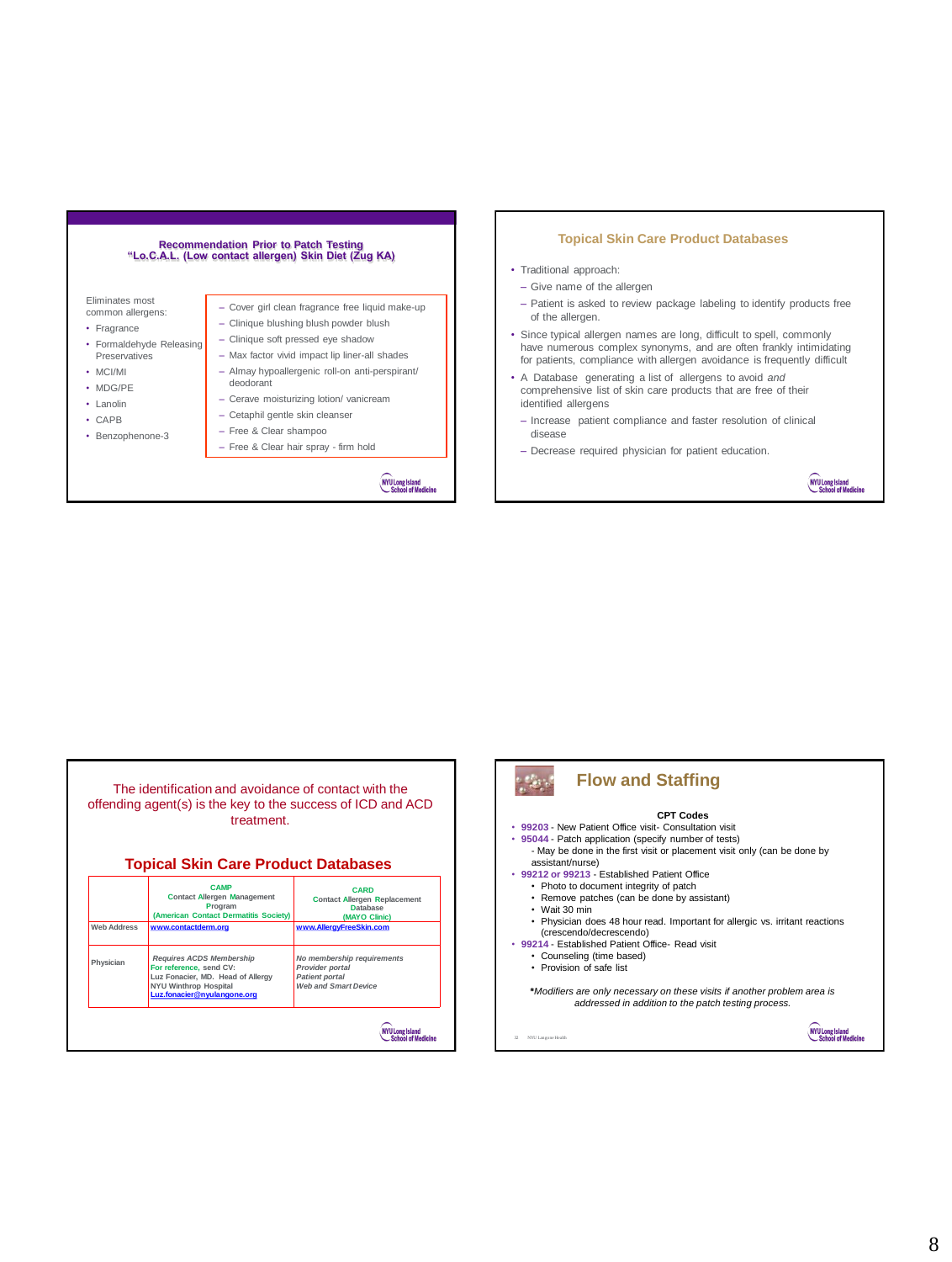

**WVU Long Island<br>School of Medici** 

## **Typical Reimbursement Rates**



# **Variables per state…per insurance….**

- Medicare reimbursement rates for PT **per unit** of 95044: \$4-\$8 Private insurance rates for PT per unit range from around \$5-\$12
- 
- Medicare PT reimbursement **by county** for the US for 2018
	- Reimbursement per allergen ranges from \$4.83 in Mississippi to \$7.45 in Santa Clara County, California. • The mean reimbursement across all counties is \$5.37
- Limits to the **number of tests** that can be done in a year and what insurance
	- limits them? • 80 allergens **per day**. Medicare does not limit the amount per year, only
	- per day. There are plans that do limit per year, depending on the employer
	- contract with the insurance company.